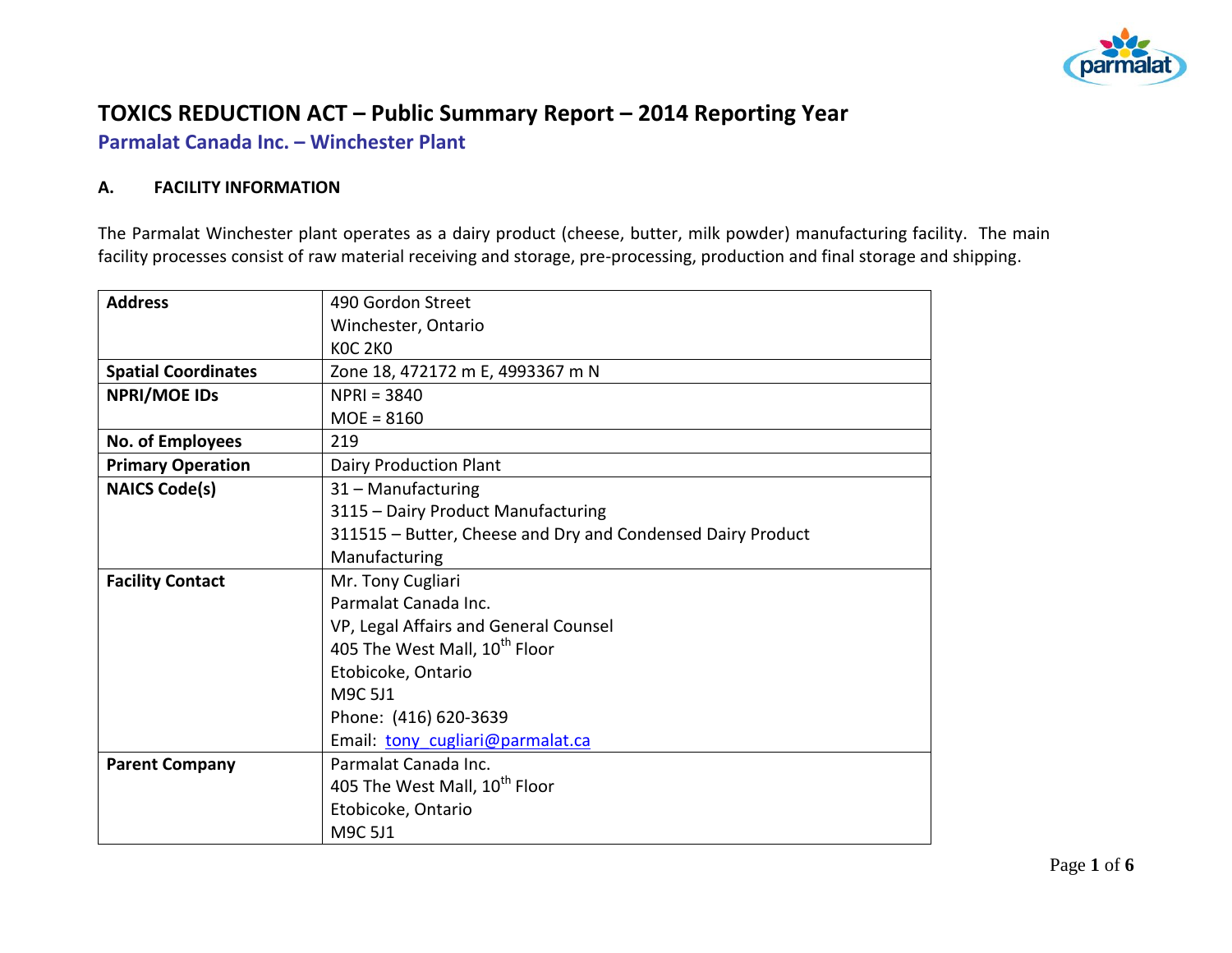

# **B. TOXIC SUBSTANCE ACCOUNTING**

| <b>Substances Reported</b>    | CAS#      | <b>Primary Use/Source</b>                            |
|-------------------------------|-----------|------------------------------------------------------|
| <b>NPRI Part 1 Substances</b> |           |                                                      |
| Nitric acid                   | 7697-37-2 | Clean-in-place chemicals                             |
| Sulphuric acid                | 7664-93-9 | Wastewater treatment                                 |
| Total ammonia                 | <b>NA</b> | Control culture growth in product                    |
| Total phosphorus              | <b>NA</b> | Effluent discharges to wastewater<br>treatment plant |
| $PM_{10}$                     | <b>NA</b> | Pollution control devices, fuel<br>combustion        |
| PM <sub>2.5</sub>             | <b>NA</b> | Pollution control devices, fuel<br>combustion        |

# **Accounting Details**

|                                           | <b>Accounting Quantities</b> |                          |               |                          |                         |
|-------------------------------------------|------------------------------|--------------------------|---------------|--------------------------|-------------------------|
| 2013<br>2014<br><b>Substance/Category</b> |                              | <b>Annual Comparison</b> |               | <b>Reason for Change</b> |                         |
|                                           | (tonne)                      | (tonne)                  | (tonne)       | $(\%)$                   |                         |
| <b>Nitric acid</b>                        |                              |                          |               |                          |                         |
| Used                                      | >100 to 1,000                | >100 to 1,000            | $(+) > 10$ to | $(+)29.75$               | Increase in production. |
|                                           |                              |                          | 100           |                          |                         |
| Created                                   | 0                            | $\Omega$                 | $\mathbf{0}$  | $\mathbf 0$              | n/a                     |
| Contained in Product                      | 0                            | $\Omega$                 | $\mathbf 0$   | $\mathbf 0$              | n/a                     |
| Released to Air                           | $\mathbf 0$                  | $\mathbf 0$              | $\mathbf 0$   | $\mathbf{0}$             | n/a                     |
| <b>Released to Water</b>                  | $\mathbf 0$                  | $\Omega$                 | $\mathbf 0$   | $\mathbf 0$              | n/a                     |
| <b>Transfer for Disposal</b>              | $\mathbf 0$                  | $\Omega$                 | $\mathbf 0$   | $\mathbf 0$              | n/a                     |
| Transfer for Recycle                      | 0                            | $\mathbf 0$              | $\mathbf 0$   | $\mathbf{0}$             | n/a                     |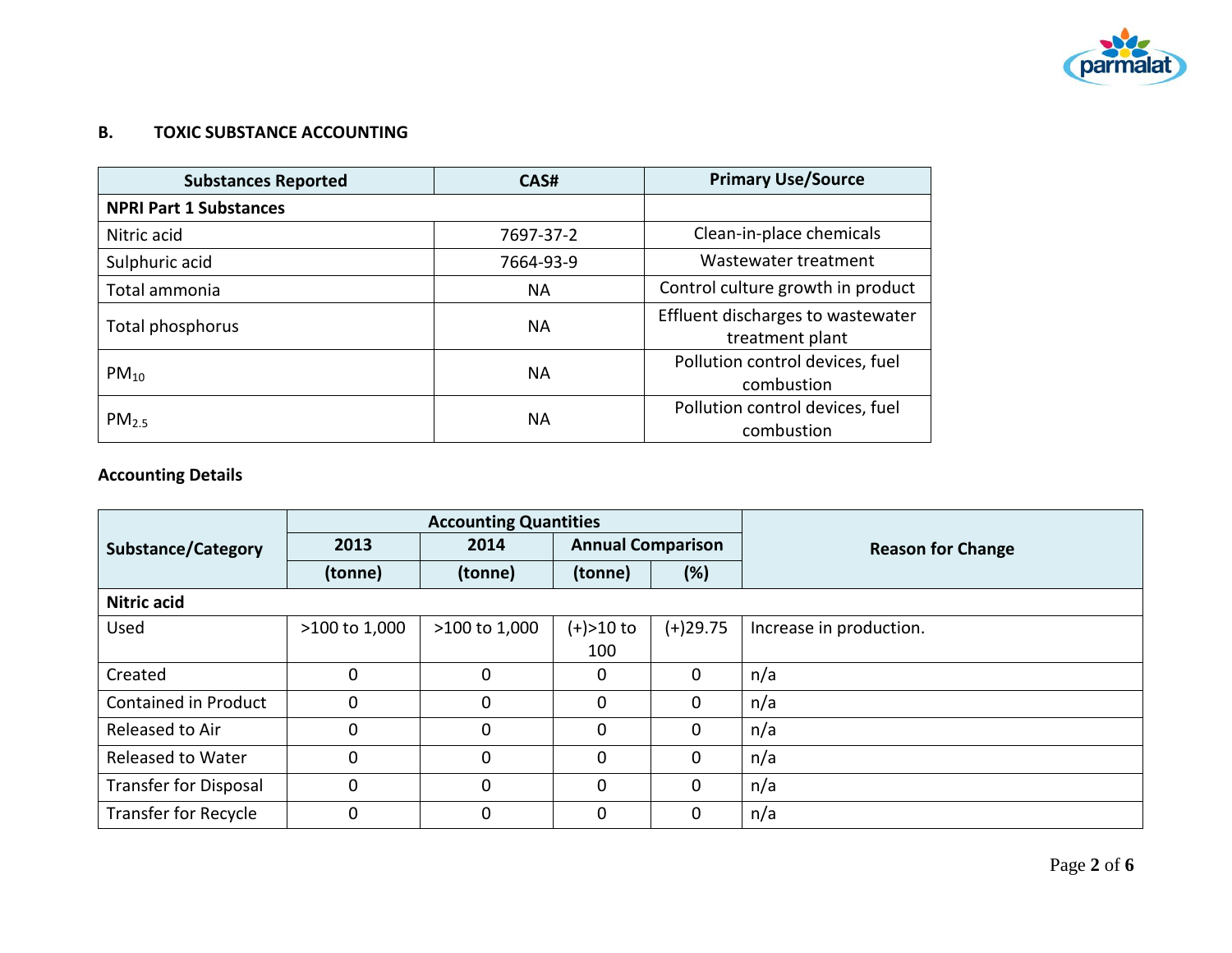

|                              |               | <b>Accounting Quantities</b> |                          |              |                                                    |
|------------------------------|---------------|------------------------------|--------------------------|--------------|----------------------------------------------------|
| <b>Substance/Category</b>    | 2013          | 2014                         | <b>Annual Comparison</b> |              | <b>Reason for Change</b>                           |
|                              | (tonne)       | (tonne)                      | (tonne)                  | (%)          |                                                    |
| <b>Sulphuric acid</b>        |               |                              |                          |              |                                                    |
| Used                         | >100 to 1,000 | >100 to 1,000                | (+)>10 to                | $(+)33.09$   | Increased usage for neutralization of wastewater.  |
|                              |               |                              | 100                      |              |                                                    |
| Created                      | $\mathbf 0$   | $\mathbf 0$                  | 0                        | $\Omega$     | n/a                                                |
| Contained in Product         | 0             | 0                            | 0                        | 0            | n/a                                                |
| Released to Air              | 0             | 0                            | 0                        | 0            | n/a                                                |
| <b>Released to Water</b>     | 0             | 0                            | 0                        | 0            | n/a                                                |
| <b>Transfer for Disposal</b> | 0             | 0                            | 0                        | 0            | n/a                                                |
| <b>Transfer for Recycle</b>  | 0             | 0                            | $\mathbf{0}$             | $\mathbf{0}$ | n/a                                                |
| <b>Total ammonia</b>         |               |                              |                          |              |                                                    |
| Used                         | $>1$ to $10$  | $>1$ to $10$                 | $(-) > 0$ to 1           | $(-)2.20$    | Decreased usage of ammonia in production           |
|                              |               |                              |                          |              | process.                                           |
| Created                      | >10 to 100    | >10 to 100                   | $(+) > 10$ to            | $(+)67.40$   | Increased quantity created in wastewater           |
|                              |               |                              | 100                      |              | treatment process.                                 |
| <b>Contained in Product</b>  | 0             | $\mathbf 0$                  | $\mathbf{0}$             | 0            |                                                    |
| Released to Air              | 0             | $\mathbf 0$                  | $\mathbf 0$              | $\mathbf 0$  |                                                    |
| <b>Released to Water</b>     | 0.838         | 1.347                        | $(+)0.51$                | $(+)60.7$    | Increased quantity in wastewater discharges.       |
| <b>Transfer for Disposal</b> | 18.98         | 31.832                       | $(+)12.85$               | $(+)67.71$   | Increased quantity in biosolids disposed off-site. |
| <b>Transfer for Recycle</b>  | 0             | 0                            | 0                        | $\Omega$     | n/a                                                |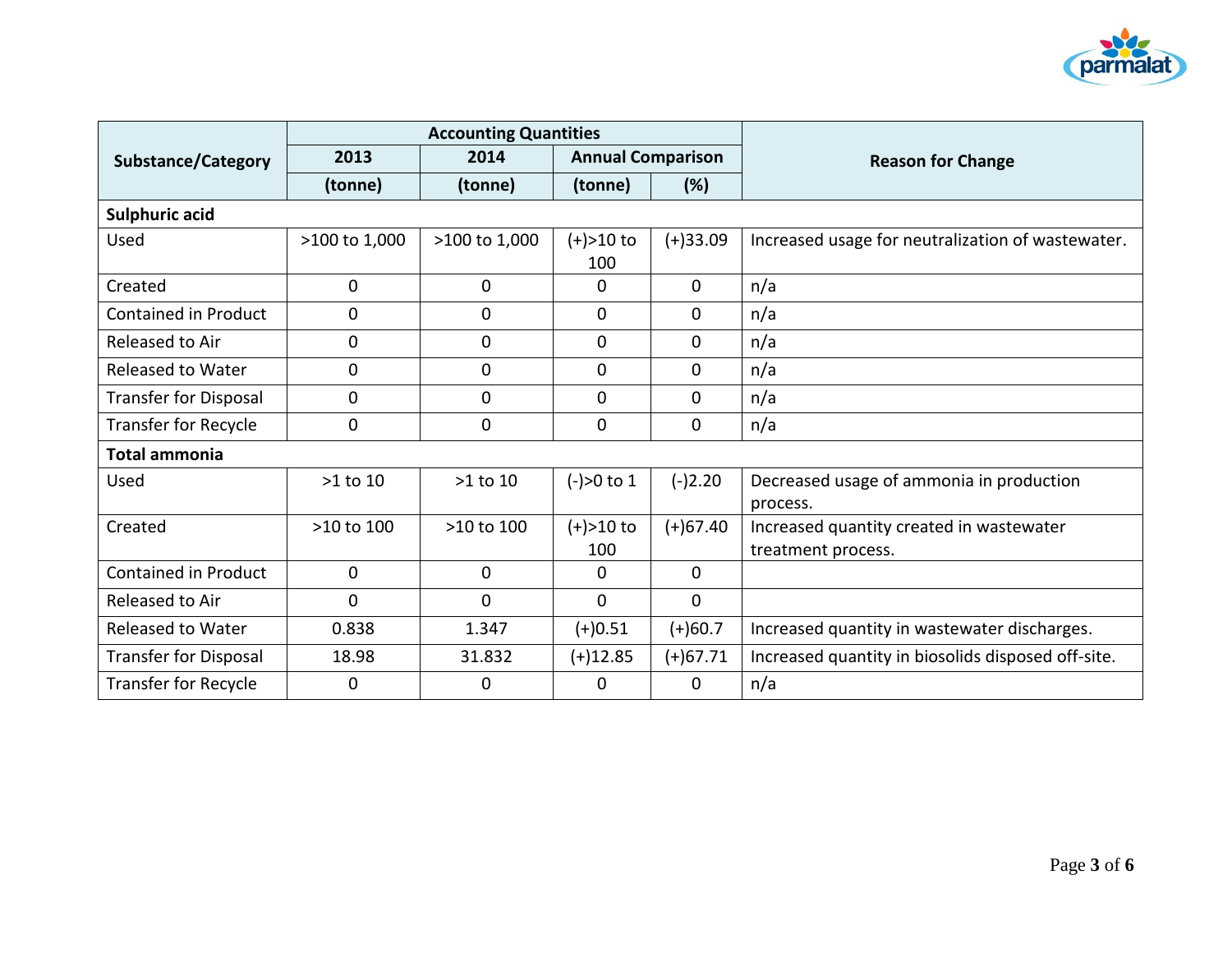

|                              | <b>Accounting Quantities</b> |             |                          |            |                                                               |  |  |
|------------------------------|------------------------------|-------------|--------------------------|------------|---------------------------------------------------------------|--|--|
| <b>Substance/Category</b>    | 2013                         | 2014        | <b>Annual Comparison</b> |            | <b>Reason for Change</b>                                      |  |  |
|                              | (tonne)                      | (tonne)     | (tonne)                  | $(\%)$     |                                                               |  |  |
| <b>Total phosphorus</b>      |                              |             |                          |            |                                                               |  |  |
| Used                         | $>10$ to $100$               | >10 to 100  | $(+) > 10$ to<br>100     | $(+)77.7$  | Increased quantity in biosolids disposed off-site.            |  |  |
| Created                      | 0                            | 0           | 0                        | 0          | n/a                                                           |  |  |
| Contained in Product         | 0                            | $\mathbf 0$ | $\Omega$                 | $\Omega$   | n/a                                                           |  |  |
| Released to Air              | 0                            | 0           | $\Omega$                 | $\Omega$   | n/a                                                           |  |  |
| <b>Released to Water</b>     | 0.133                        | 0.083       | $(-)0.05$                | $(-)37.59$ | Decreased quantity of phosphorus in wastewater<br>discharges. |  |  |
| <b>Transfer for Disposal</b> | 30.83                        | 54.95       | $(+)24.12$               | $(+)78.24$ | Increased quantity in biosolids disposed off-site.            |  |  |
| <b>Transfer for Recycle</b>  | 0                            | 0           | 0                        | 0          |                                                               |  |  |
| $PM_{10}$                    |                              |             |                          |            |                                                               |  |  |
| Created                      | >10 to 100                   | >10 to 100  | $(-) > 1$ to 10          | $(-)11.43$ | Decreased run time of bagging stations.                       |  |  |
| Released to Air              | 4.642                        | 4.7         | $(+)0.058$               | $(+)1.25$  | Increased run time of dust collection equipment.              |  |  |
| PM <sub>2.5</sub>            |                              |             |                          |            |                                                               |  |  |
| Created                      | >10 to 100                   | >10 to 100  | $(-) > 1$ to 10          | $(-)11.75$ | Decreased run time of bagging stations.                       |  |  |
| Released to Air              | 4.166                        | 4.2         | $(+)0.034$               | $(+)0.82$  | Increased run time of dust collection equipment.              |  |  |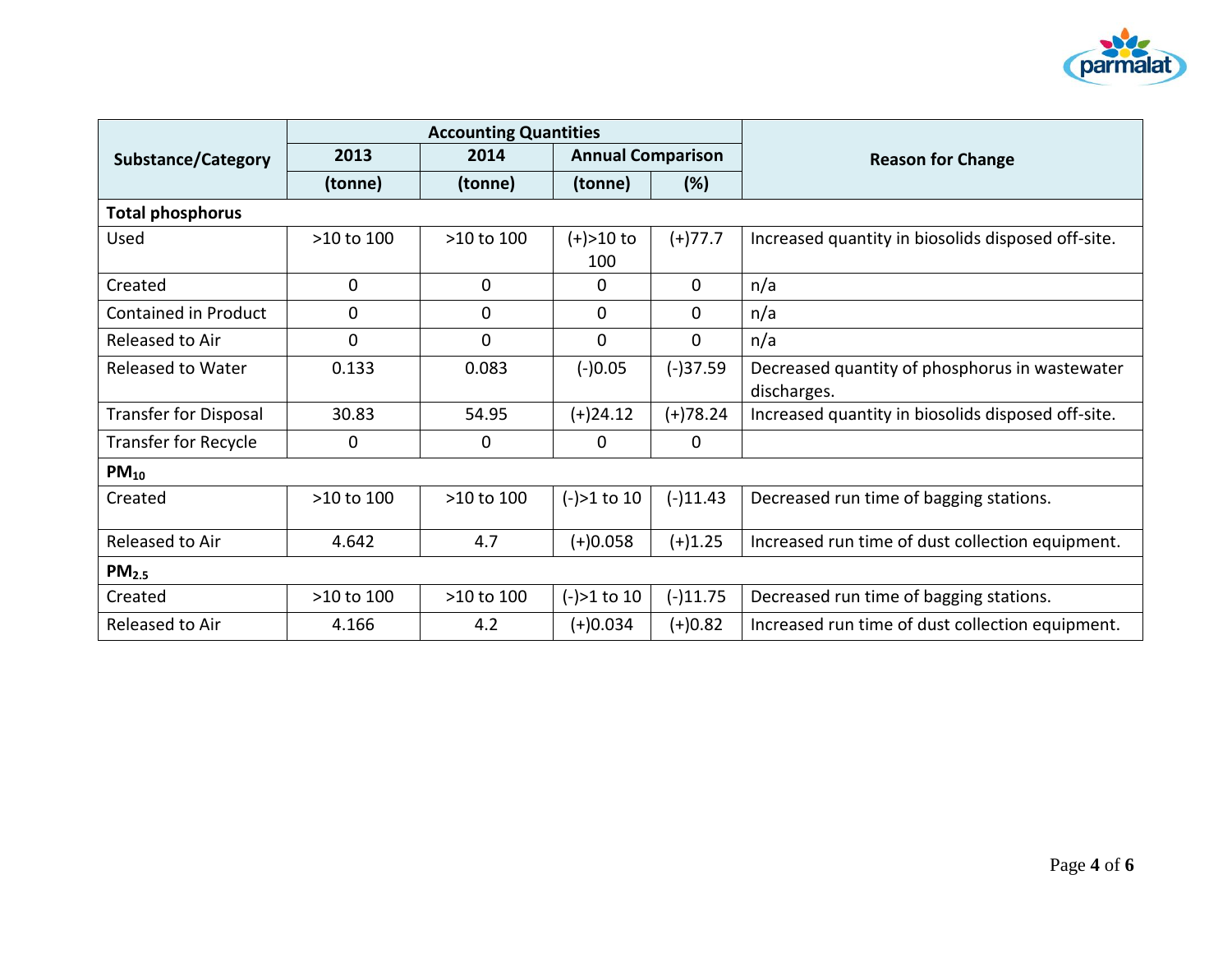

## **C. TOXIC SUBSTANCE REDUCTION PLANNING**

# **Objectives & Targets**

| <b>Substance</b> | <b>Objectives &amp; Targets</b>                          | <b>Reduction Option Progress</b>                    |  |
|------------------|----------------------------------------------------------|-----------------------------------------------------|--|
|                  | While Parmalat Canada Inc. has not identified any        | No reduction options to be implemented.             |  |
| Nitric acid      | reduction options as technically and economically        |                                                     |  |
|                  | feasible, the facility will continue to monitor industry |                                                     |  |
|                  | standards for the use of nitric acid in CIP systems.     |                                                     |  |
|                  | Reduce the use of sulphuric acid by reducing the         | Due to issues with the efficiency of the wastewater |  |
| Sulphuric acid   | amount of water that is stored in the on-site lagoons,   | treatment plant, we were unable to implement the    |  |
|                  | where pH rises, requiring the use of more sulphuric      | steps described in the plan.                        |  |
|                  | acid to reduce the pH prior to discharge.                |                                                     |  |
|                  | While Parmalat Canada Inc. has not identified any        | No reduction options to be implemented.             |  |
| Total ammonia    | reduction options as technically and economically        |                                                     |  |
|                  | feasible, the facility will continue to monitor industry |                                                     |  |
|                  | standards for neutralizing agents.                       |                                                     |  |
|                  | While Parmalat has not identified any technically or     | No reduction options to be implemented.             |  |
|                  | economically feasible options for the reduction of       |                                                     |  |
|                  | phosphorus, the facility will continue on-going efforts  |                                                     |  |
| Total phosphorus | to reduce the amount of phosphorus that enters the       |                                                     |  |
|                  | environment and to support efforts to mitigate the       |                                                     |  |
|                  | impacts of phosphorus in the South                       |                                                     |  |
|                  | Nation Watershed.                                        |                                                     |  |
|                  | As the substance is the product produced at the          | No reduction options to be implemented.             |  |
|                  | facility, Parmalat Canada Inc. does not intend to        |                                                     |  |
|                  | implement any options to reduce the substance.           |                                                     |  |
| $PM_{10}$        | However, the facility will continue to pursue            |                                                     |  |
|                  | opportunities to reduce the discharge of the substance   |                                                     |  |
|                  | to the environment.                                      |                                                     |  |